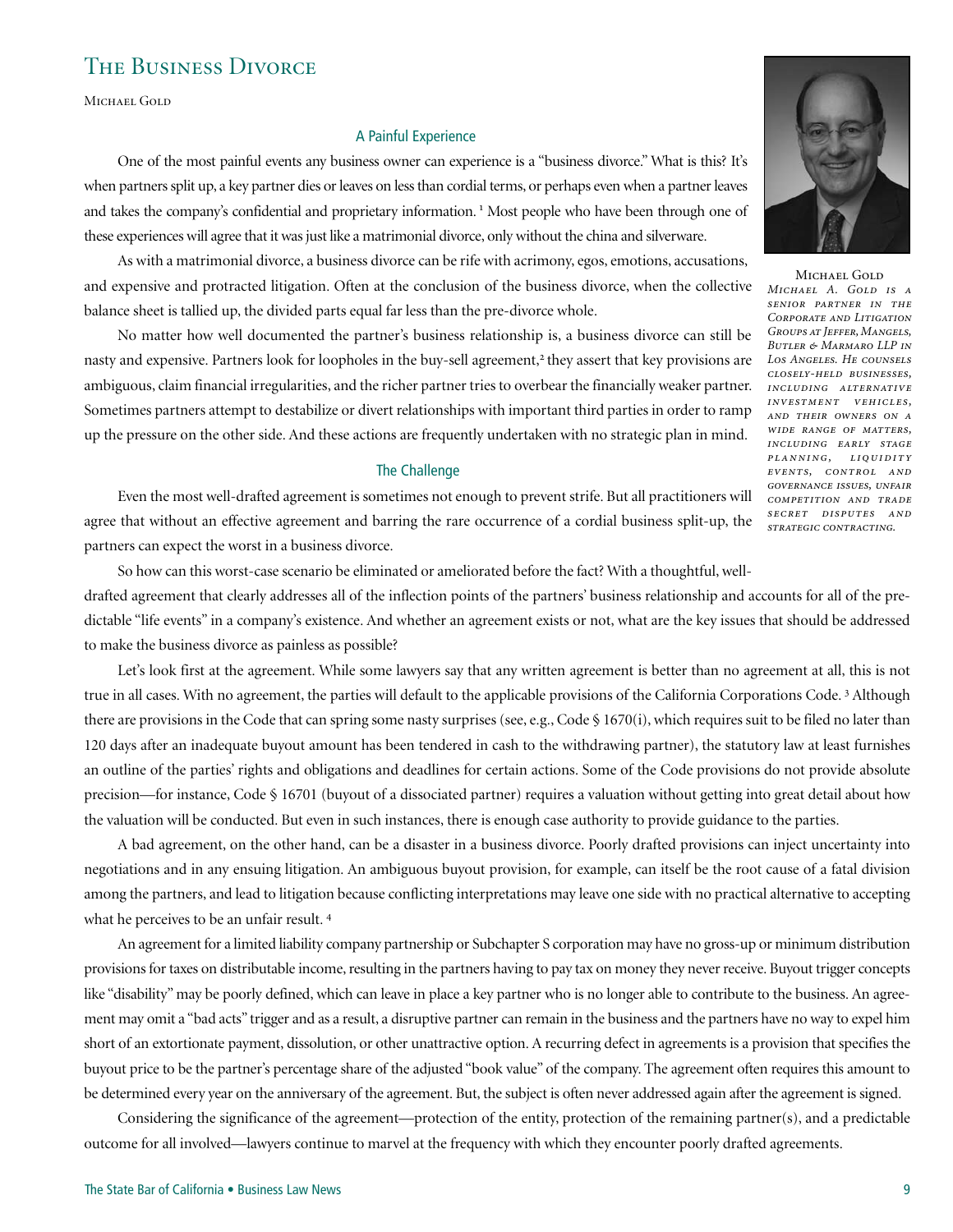#### The Business Divorce

# The Key Provisions

Does all of this mean that the agreement must be a work of art in order for it to be an effective tool in a business divorce and a deterrent to mischief? No, it does not. But, as noted above, there are certain "inflection points" that should be addressed in the agreement and drafted with clarity and precision. Some key points follow:

Control Features: The partners should be clear about governance of the company. Especially in companies with an even number of partners, an agreement with no mechanism for surmounting a deadlock is a recipe for expensive disputes. A deadlock breaking mechanism can also be critical if one partner dies or becomes disabled and the other partner now has a new "partner"—a conservator, trustee, executor, or administrator. A deadlock breaking feature can take several forms. One mechanism is an optional buyout if the deadlock cannot be remedied through negotiation. Without a deadlock breaking provision, the partners can be left with simmering animosities, which impact the health of the company. The absence of such a provision can also lead to a court petition to appoint a tie-breaking director (effectively making the court a new business partner) or a dissolution, which can lead to the company's assets yielding less than they are worth as a going concern and surprising tax liabilities.

Estate Planning Provisions: Many agreements contain a provision that permits the company or the other partners to buy a deceased partner's interest in the company. These same agreements also permit a partner to transfer his or her interest to an estate planning vehicle, such as a living trust, where the trustee then effectively becomes the partner. What happens when the partner who transferred his interest to a trust dies? There is often no compulsory sale of "his" shares because the trustee who became the new partner has not "died." The company is then left with a shareholder or partner who is a mere stakeholder and plays no productive role in the company. Hence, care must be taken to connect all of the dots in an agreement's estate planning provisions.

Buy-Out Triggers. Death and disability are the obvious triggers and routinely appear in agreements. But these two triggers may not be enough. What about a partner's divorce or bankruptcy? What if the partner is charged with or convicted of a moral turpitude felony? What happens if the partner is also an employee and is not performing? The latter trigger—poor performance—is frequently omitted from agreements, in part, because it is an unpleasant subject and also can be very difficult to craft with enough precision to give the provision the requisite bite. The company can fire the partner/employee but is stuck with him as a stakeholder, where the other partners continue to owe him fiduciary duties and must respond to inspection rights if they are asserted. Whatever the rea- *Continued on Page 36*

son, it is the lawyer's job to explain the consequence of not including all appropriate buyout triggers in an agreement.

Valuation and Payment Mechanisms: There are any number of valuation methodologies, including adjusted book value, a fixed price, a formula, and fair market valuation with a discount for lack of control or illiquidity. Why is it then that valuation causes so many problems? Sometimes, it is because the mechanism adopted provides a patently unfair or unworkable result. In other cases, the valuation provision is ambiguous or vague. Sometimes the parties do not foresee that the company may not have enough cash to effect the buyout in one lump sum or is prohibited from doing so by Code § 500 (limiting distributions to stockholders), and the parties did not include a provision for a cash down payment and a promissory note or some other mechanism for adjusting payment terms based on the financial condition of the company. Partners also need to address funding mechanisms other than the company's cash flow, such as life insurance, which if purchased early enough in the company's life when the partners are young(er), can be a cost effective way to provide for the purchase of a deceased partner's interest. Attention also should be paid to who will foot the expense of the valuation process, which can be costly. Too often, only cursory thought is given to the valuation and payment provisions. When considering what kind of provision to use, it is always a good idea to "dry run" various scenarios to make sure the provision that is chosen actually works seamlessly in practice and is suitable for all concerned.

Protection from Former Owners: Partners often overlook the need to protect the company from a partner once he or she is expelled from the company. It surprises business owners to discover that when a partner is bought out or pushed out and he is paid a pre-negotiated (fair) value for his interest, he can compete with the company in the absence of an effective non-competition provision. The absence of a post-buyout competition restriction can be ruinous for the company when the expelled partner is a skilled operative and may have the ability to quickly start a competing business or contribute his expertise to an existing competitor. While Business & Professions Code § 16600 *et seq.* generally prohibits any agreement that restricts a person from engaging in a lawful trade or business, it does not prohibit a noncompetition provision in an agreement when attached to the buyout of all of a partner's interest in an entity.

Remedies: Many agreements have no dispute resolution provisions, and those that do either have a short "standard" arbitration provision or a provision that requires all disputes to be resolved in superior court. This shortsighted drafting can often have the effect of pushing the partners into litigation when they should be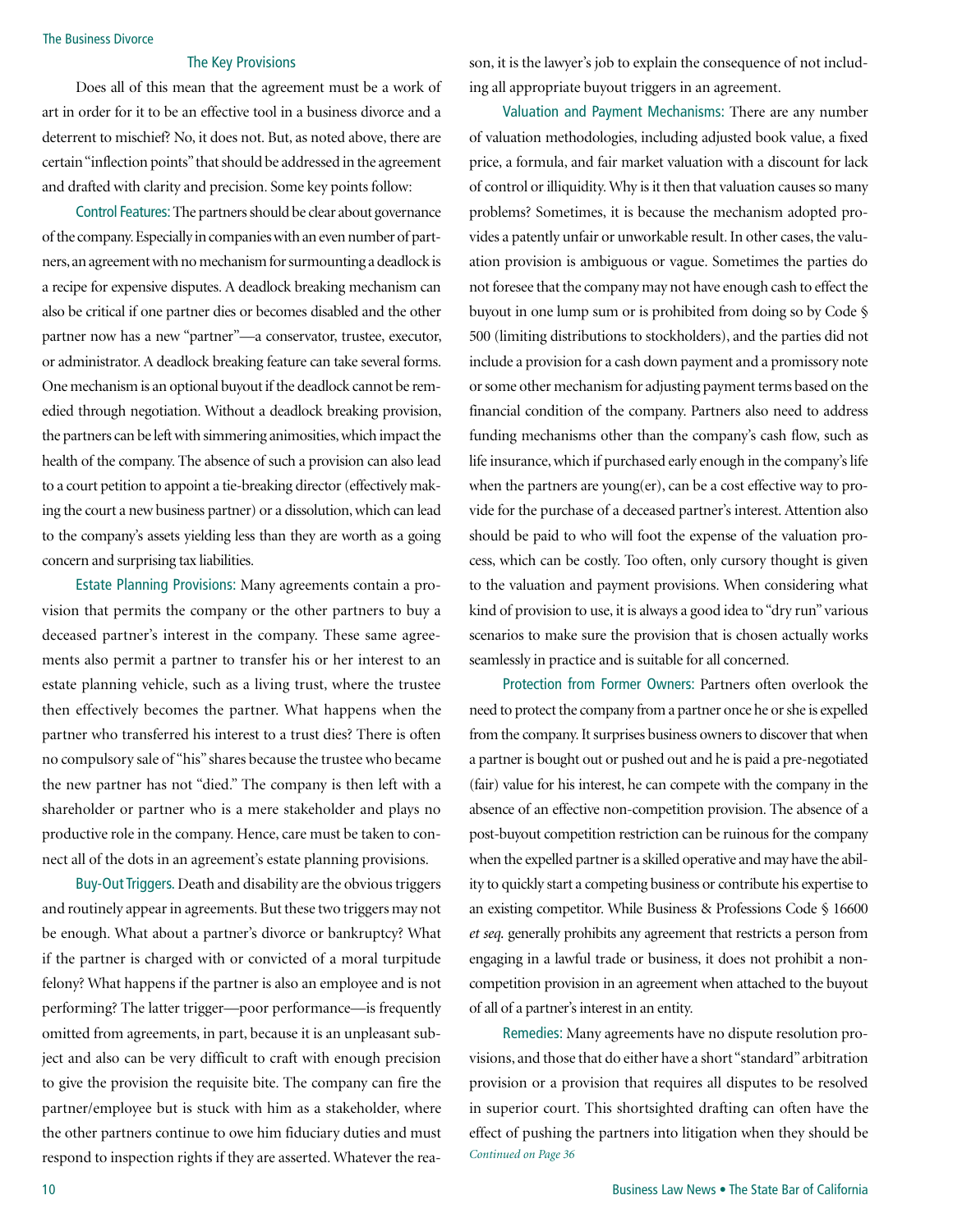### The Business Divorce

# Continued from page 10 . . . The Business Divorce

talking. Worse, many partners do not fully understand the consequence of an arbitration provision and the finality of that dispute resolution mechanism. It often comes as a shock that mandatory arbitration of claims with uncertain but potentially high value and unpredictable outcomes will not be subject to appeal. And as popular as arbitration may be, partners typically do not appreciate that alternative dispute resolutions may not furnish timely access to equitable remedies such as temporary restraining orders and preliminary injunctions. Hence, more thought should be given to longer form alternative dispute resolution provisions that are crafted with the specific issues of a business divorce in mind, including even judicial references, which permit a private trial with retired judge and still afford the parties the right to appeal.

Spousal Consents: Despite the impact of community property laws, agreements often have no spousal consents. Such agreements produce interesting consequences in marital dissolution cases when the partner's spouse claims that the agreement is unfair or is a breach of the partner's fiduciary duty to his spouse. The absence of a spousal consent can destabilize an agreement, and the partners' relationship and can be an invitation to the family court to scrutinize the agreement and order actions the partners never agreed to. In today's world, where almost 50% of all marriages end in divorce, the partners cannot ignore the importance of getting written spousal concurrence to the terms of the agreement.

# When the Business Divorce is Imminent

Whether or not there is an agreement, what should a partner do if a "business divorce" is imminent? Several steps are advised:

Consult an experienced attorney. While this is a predictable recommendation coming from a lawyer, it is a fact that partners can do a lot of damage on their own without suitable guidance from a lawyer who understands business disputes. And in the world of business divorces, not all lawyers are created equal. Very much like in a family law divorce, the business divorce lawyer must command or have access to a variety of skills—knowledge of contract law, familiarity with the Code, access to sound tax advice, knowledge of competition law and, as important as all the rest, the ability to endure the emotional rollercoaster that a business divorce often becomes. The ability to endure the stress of a business divorce is a key component of the business divorce lawyer's skill set. Without it, the lawyer often will find himself reacting to emotions instead of to the issues and hence risk losing command of what can be a complex legal process.

Become re-acquainted with the agreement, if there is one,

and provide a copy to the lawyer. We continue to be surprised by clients who have not read or will not closely read the agreement. Without the partners educating themselves, the lawyer's advice can lack context. Too often, the partner will persist in demanding certain things that are either barred by or not provided for in the agreement. A realistic grasp of the agreement is essential for the partner-lawyer team to be effective in a business divorce. Some lawyers periodically remind their clients to review the agreement and consider whether any changes are appropriate. It may be assumed, for instance, that an agreement entered into in 1976 when the partners were in their 30s may benefit from some adjustments in 2009 when the partners are in their 60s and 70s.

Know where key business documents are and get copies of them. So often, when asked for an essential company agreement a partner will say, "I don't have it." The lawyer then spends an inordinate amount of time trying to assemble documents that the partner should already have or have access to. Sometimes, the partner will tell his lawyer that documents exist but, for whatever reason, they are not important. Worse yet, without the key documents, the lawyer risks taking positions that are undermined by the missing documents and is hobbled from responding appropriately to the other side.

If there is an agreement, determine whether you, your partner, or both of you are in compliance or in breach. In a business divorce, three kinds of arguments are usually made - legal, equitable, and emotional. However strong the emotional overlay may be, attention must be paid to whether your client is in breach of the agreement. For example, a partner may assert that his co-partner has breached a fiduciary duty, only to be told by the other side that he has been in persistent breach of the performance standards in the agreement. Not knowing if you are in compliance with the agreement is a sure way to lose leverage in a business divorce.

Be aware of tax issues. Particularly in alternative business entities such as limited liability companies and partnerships, significant tax issues can arise. A partner's threat to withdraw from the company is all well and good as a strategic threat. But, for example, if he has a significant negative capital account, he will have a recapture tax liability he may not have anticipated. Threatening to dissolve the company might be a good strategy in some cases. But the parties need to know that dissolution could generate significant capital gains liability if there are valuable assets that will be sold or distributed to the partners.

Be aware of the impact on third parties. A business divorce can be an event of default if a loan agreement contains a covenant relating to or prohibiting material changes in ownership of the